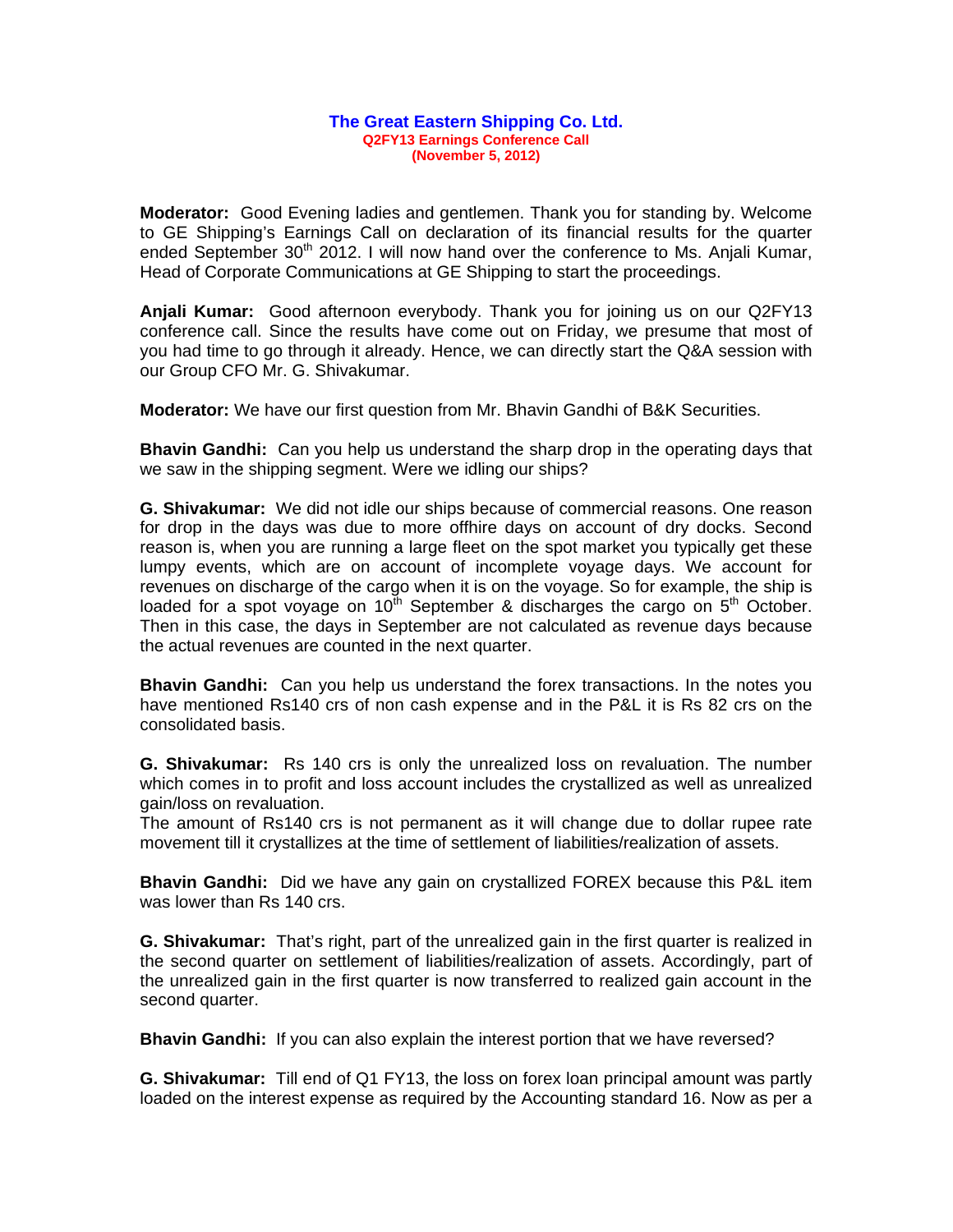notification from the ministry of Corporate Affairs the said loss would not be loaded on the interest expense and would be loaded on the asset cost. Accordingly, the extra charge due to above in Q1 is reversed in Q2.

**Bhavin Gandhi:** Can you could share the consolidated and stand alone NAV for the quarter?

**G. Shivakumar:** The standalone NAV at end of Q2FY13 is Rs 245 down from Rs 256 in Q1FY13. The consolidated is down from Rs 437 in Q1FY13 to Rs 407 in Q2FY13. On the consolidated basis, the big impact is from the currency. In case of standalone it is not a big difference on currency because, dollar assets and dollar liabilities are more or less equally matched.

**Moderator:** We have next question from Mr. Vikram from Antique.

**Vikram:** Why have we reduced the useful life for our offshore vessels?

**G. Shivakumar:** This relates to only two second hand purchased vessels which are currently in our fleet. All other ships are new building ships and so depreciated over 20 year period. Out of these two second hand vessels, one was 7 years old and other was a 2 year old and we have taken 20 years remaining life on them i.e. running up to 27 years of age and other running up to 22 years of age.

We believe that it's only a question of time before we see the marketability of the old assets going down i.e. beyond the age of 20 and therefore we believe that its more prudent to depreciate them down to zero at the age of 20.

**Vikram:** Why are the revenue days in shipping down over the year?

**G. Shivakumar:** Between Q2FY12 and Q2FY13 we sold about 5 ships and hence a drop in revenue days. Q2FY13 had 2509 revenue days, down from 3026 days in Q2FY12. Between Q1FY13 and Q2FY13 we sold 3 ships and took delivery of one ship. In Q1FY13 we had 2918 shipping revenue days.

**Vikram:** The TCYs in product segment have seen a significant decline of about 22% yoy? What is the main reason behind this fall?

**G. Shivakumar:** Couple of our product tankers, which were fixed in 2008 at a higher rate, came off the long term time charters. The same are now operating at the prevailing charter rates which are lower than the earlier rate sand that is the reason for lower TCYs yoy.

**Vikram:** How many ships were dry docked in Q2FY13?

**G. Shivakumar:** We had 3 ships dry docked for 57 days in Q2FY13.

**Moderator:** We have next question from Mr. Bhatt, an individual Investor.

**Bhatt:** In the last quarter you had mentioned that assets prices were reaching the bottom. Have you seen than happening in the shipping segment?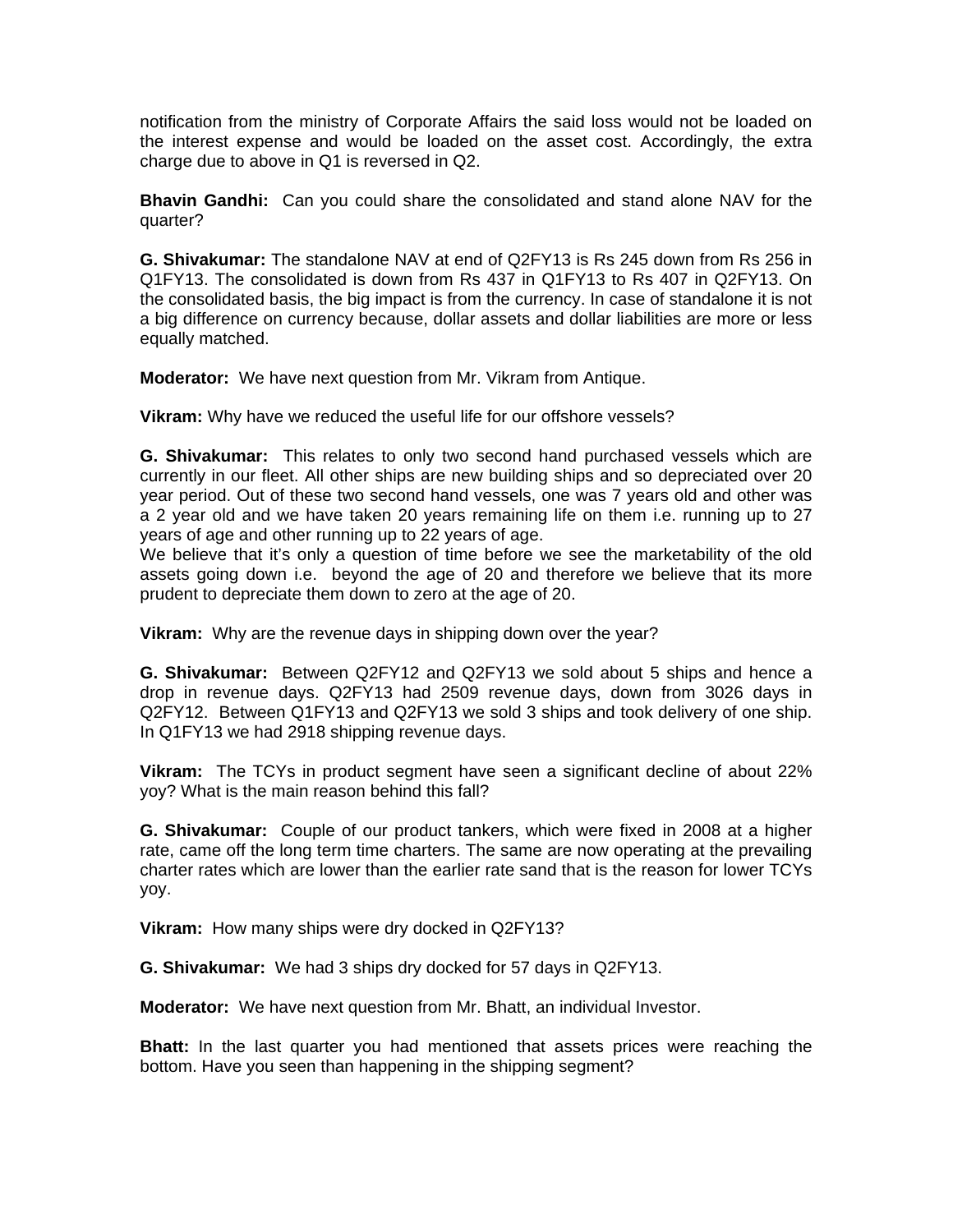**G. Shivakumar:** We are currently very close to the bottom. But having said that we have seen a drop in assets prices varying across 6% to 12% in different asset classes between Q1FY13 & Q2FY13. The Company's asset values dropped about 9% which is reflected in our NAV. If we compare the yoy values, they have declined by about one third. Prices are still coming down especially in the dry bulk segement.

**Bhatt:** How has scrapping picked up?

**G. Shivakumar:** Scrapping has picked up in a very large way especially in the dry bulk segment. We have already seen around 28mn dwt getting scrapped in this segment. But with huge new building deliveries expected to hit the market in next 2 years, the scrapping number requires to accelerate from here to have demand supply equilibrium. If the charter rates remain low for a prolonged period, then we can see pickup in the scrapping across all segments.

**Moderator:** The next question is from Mr. Chetan Kapoor from IDBI Capital.

**Chetan Kapoor:** As a result of Sandy hurricane, we have seen a substantial jump in the product tanker rates? Do you think these rates are sustainable?

**Anjali Kumar:** We think it is a short term factor. Due to shutdown of their refineries, US needed large quantities of refined products at their eastern coast and that's why they made several relaxations on their ports and hence we saw a little bit of extra movement on that side. But we don't expect this to be long term impact.

**Chetan Kapoor:** Have we seen a yoy improvement in the revenue booking in the offshore segment?

**G. Shivakumar:** About four offshore assets have been added to the fleet in the last year. This has resulted in an increase in the operating days. Apart from that, charter rates and utilizations have also improved over the year. We had about 1950 operating days in Q2FY13 as compared to 1750 days in Q2FY12.

**Moderator:** The next question is from Mr. Ashish Jain from Morgan Stanley.

**Ashish Jain:** The standalone NAV has not really gone down, except for the decline in asset values. But why has the consolidated NAV seen a decline?

**G. Shivakumar:** On the shipping assets, we saw about 9% drop in the fleet value. The cash balance has cushioned it to a large extent, and also, large part of the value of cash is higher than the market value of the fleet. The value of dollar assets is more or less matched with the value of the dollar liabilities. In offshore the value of the dollar asset which is the fleet is much higher than the value of the dollar liabilities. Therefore the currency impact is much higher in offshore.

**Ashish Jain:** Why have the margins in the offshore business gone up on the sequential basis?

**G. Shivakumar:** We had one rig which was between contracts in Q1FY13 and hence was not operational for some 20 odd days. Therefore the margins during that quarter were low. The margins which you are seeing in Q2FY13 are more realistic.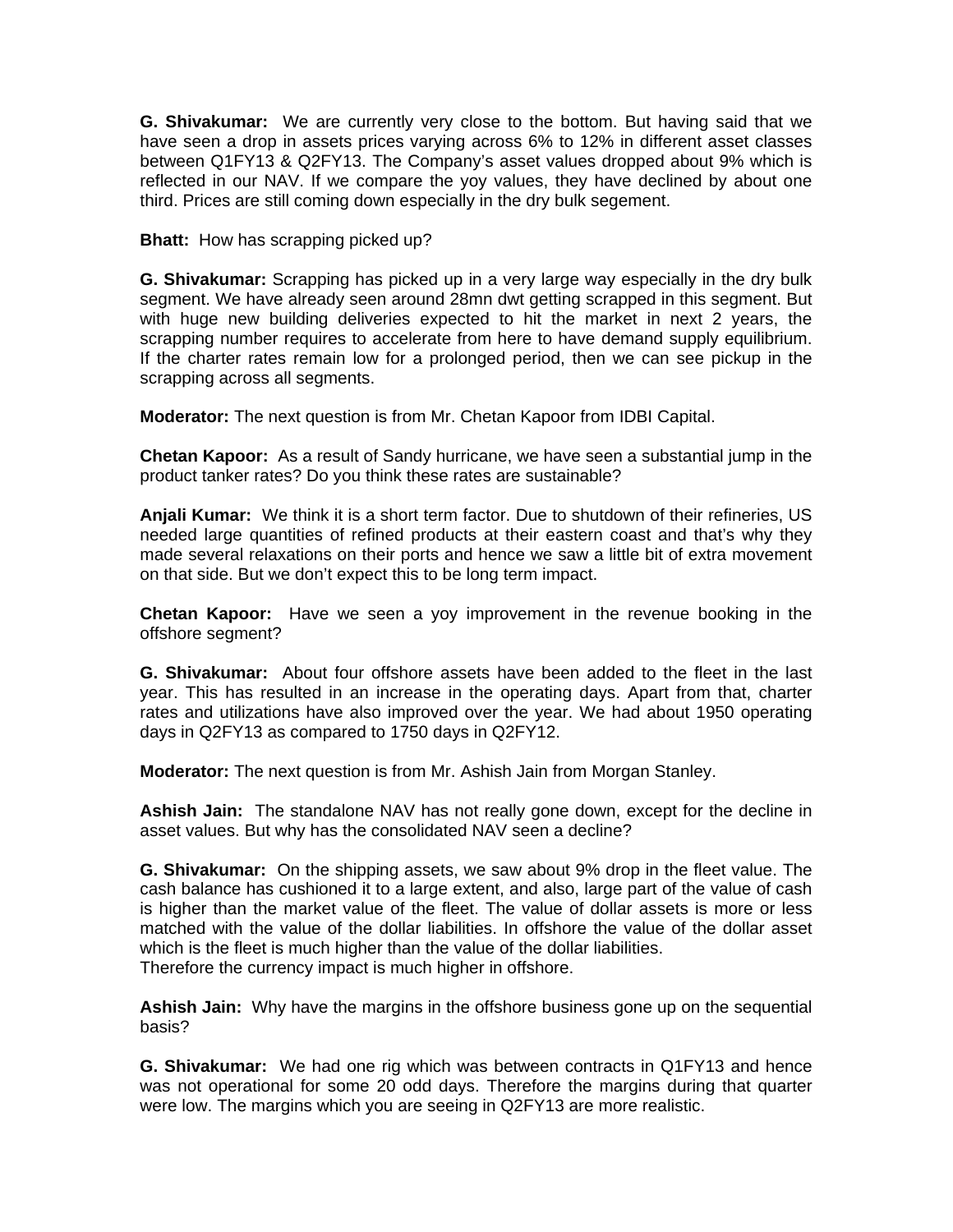**Ashish Jain:** Are we still looking for more price correction or is it more time correction from here on the asset pricing cycle?

**G. Shivakumar:** It is combination of both price and time correction. Probably at this point, the time correction is becoming more important because we are very close to the bottom in terms of the actual dollar values of the assets. We need to see signals of some recovery, before we have confidence to go out and commit in the big way.

**Ashish Jain:** So what is strategy going forward? Looking at the current situation, will you be allocating capital toward offshore or shipping segment?

**G. Shivakumar:** From a general investment perspective we are indifferent between expanding in shipping or in offshore. Just because we are sitting on a big pile of cash from last couple of years, we won't be doing any hasty acquisitions. Depending on the market conditions, we will plan our next round of acquisitions. So we will holding the cash and be wise enough to deploy it when the time is right.

**Moderator:** Your next question from Romil Jain from Quantum.

**Romil Jain:** How much is the YTD scrapping as a percentage to the total order book that we have on the tanker as well as dry bulk side?

**G. Shivakumar:** As a percentage of current fleet, its about 2.5% on crude tankers, about 1.5% on product tankers and about 4.5% on dry bulk.

**Romil Jain:** How have the charter rates across offshore segment moved over the year?

**G. Shivakumar:** We have seen around 10% or 15% increase in the earnings. But more than that it is utilization which has improved. We believe that the charter rates will remain healthy going forward.

**Moderator:** Your next question from Mr. Vikram from Antique.

**Vikram:** What is the breakup for spot and long term contracts for shipping business in Q2FY13?

**G. Shivakumar:** In Q2FY13, on a full fleet basis we had 53% of our operating days on spot. In tankers its about 42% and in dry bulk it was around 85% on spot.

**Vikram Suryavanshi:** Are we witnessing any demand side improvement?

**G. Shivakumar:** Demand for commodities is quite strong. In dry bulk we are expecting Chinese iron-ore imports to go up by 9% this year. In the tanker segment, the demand has been a little weak; the demand growth for this year is probably less than 1 million barrels per day which is very poor for tanker demand. Sluggish oil demand from US & European countries coupled with slowdown in the Chinese oil imports has resulted in demand contraction.

**Moderator:** Our next question is from Mr. Bhavin Gandhi from B&K Securities.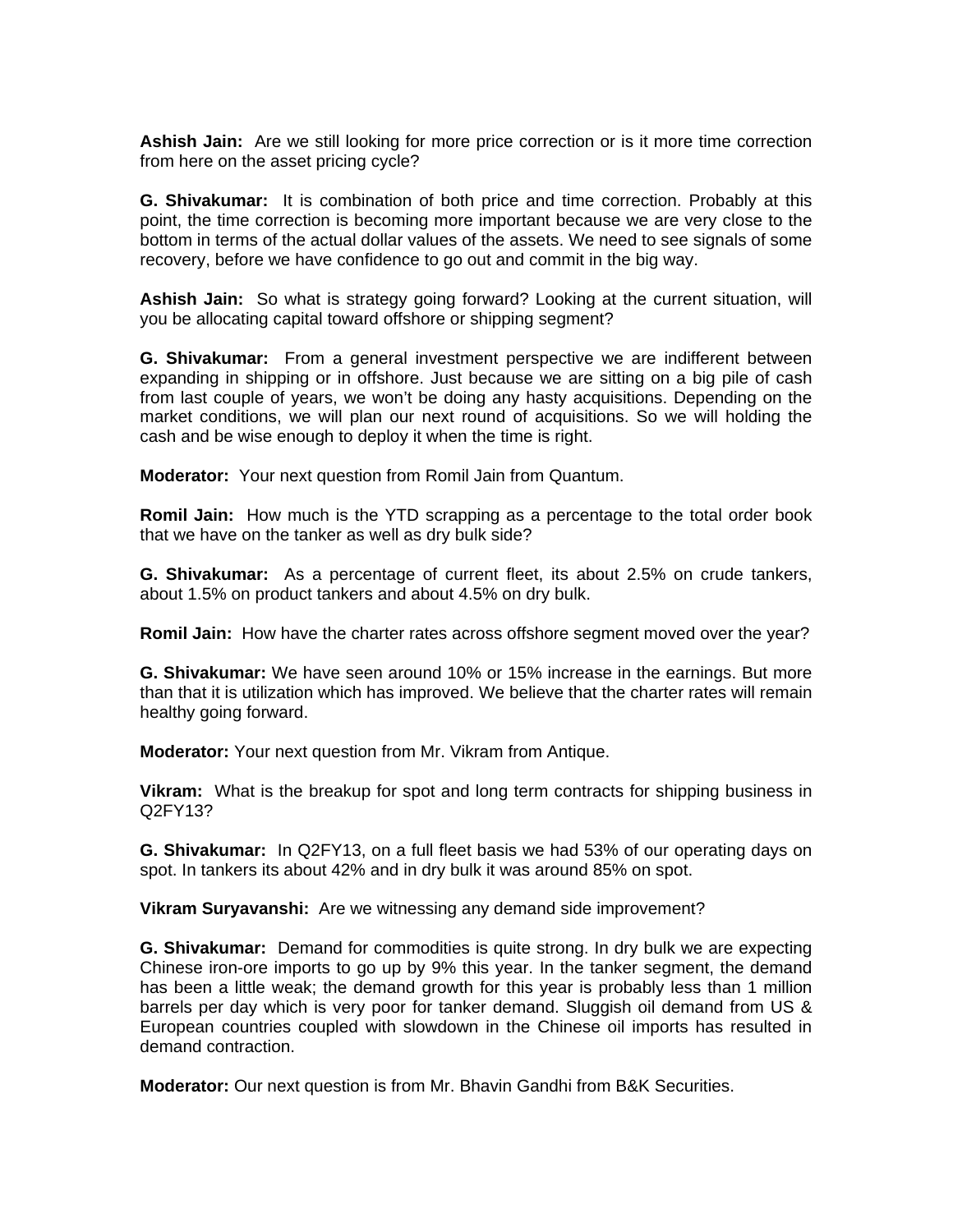**Bhavin Gandhi:** What has been the Q2FY13 asset utilization levels in the offshore segment ?

**Anjali Kumar:** The utilization levels for this quarter have been extremely good. It has been between 90% and 100% for almost all the segments.

**Bhavin Gandhi:** What is the scheduled delivery date of the new Jack-up rig?

**G. Shivakumar:** The new rig will be joining the fleet in mid January 2013.

**Bhavin Gandhi:** How are things panning out on the new fuel efficient ships? Has any of this ship being delivered?

**G. Shivakumar:** One of the US listed owners has put out the performance of one their fuel efficient eco-ships versus their normal ships and they claim that there is a reduction of some 8-9 tons per day in the consumption. So that's the kind of feedback that has come from one of the ship operator. If these numbers are correct then we are talking about \$3000 per day savings.

**Moderator:** We have next question from Mr. Romil Jain from Quantum.

**Romil Jain:** Wanted your views on slippages and cancellation that have taken place so far?

**G. Shivakumar:** It is very difficult to find any confirm empirical data on this. But from the available data, we have seen around 30% to 40% slippages in the dry bulk and probably around 20% slippages in the tanker deliveries.

**Romil Jain:** What is the age profile of global offshore assets?

**G. Shivakumar:** About 50% are more than 25 years of age across the offshore fleet.

**Romil Jain:** With technical qualifications getting stringent, do you see that older vessels will find hard to get contracts?

**Anjali Kumar:** Globally we have seen this happen where charterers have been demanding younger assets which are far more technically advanced than the older ones. Unfortunately in India it is not happening yet. We are hearing the talk that ONGC now has brought down the age limit to 27 years. Other operators who are operating in the Indian waters have also put in the age restriction clause.

**Moderator:** Our next question is from Mr. Abhishek Ghosh from B&K Securities.

**Abhishek Ghosh:** What has subsea business contributed in terms of profitability for the current quarter?

**G. Shivakumar:** The subsea asset is no longer working now. We sold that asset and delivered it to the buyers in August. So we currently don't have an asset working in the sub-sea business